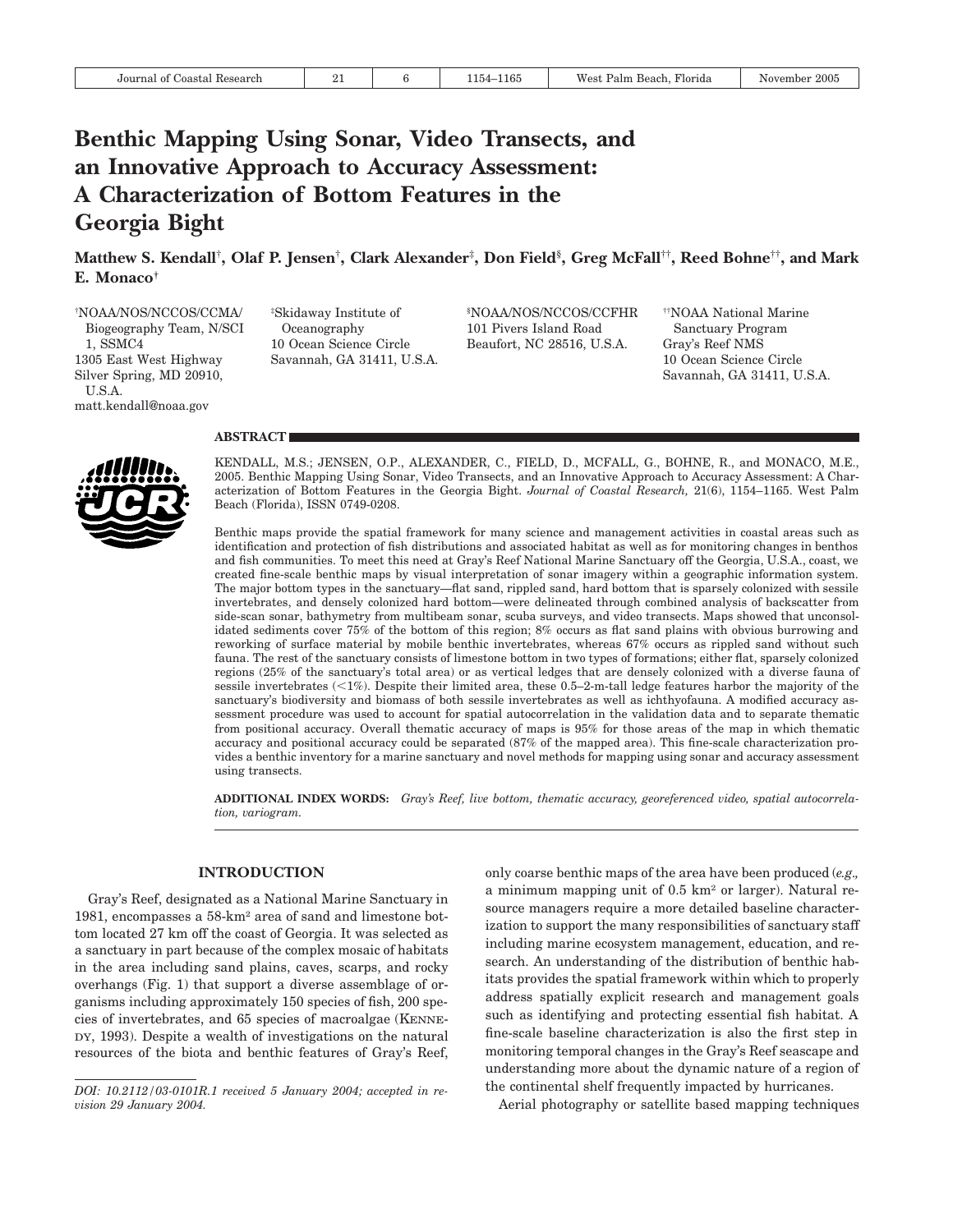

Figure 1. Example cross section of bottom features in GRNMS. High densities of sessile invertebrates occur on or near limestone ledges or other changes in bathymetry.

cannot be used to map benthic features in this region of the continental shelf because of moderate turbidity and 20–30-m water depths. In addition, mapping a large bottom area that lies a moderate distance offshore prevents extensive collection of independent sets of ''point'' observations that are typically used for validation of remote sensing data during map production as well as for accuracy assessment once maps are completed. Recently, acoustic imaging has emerged as a valuable tool for natural resource managers and researchers that require comprehensive maps of bottom features but are unable to use aerial photography or satellite remote sensing technology because of water depth or turbidity (BLONDEL and MURTON, 1997; CLARKE, MAYER, and WELLS, 1996; PRAT-SON and EDWARDS, 1996). We used a combination of these sonar technologies to enable benthic mapping in the moderately deep, turbid water of the sanctuary along with video transects rather than scattered point observations to facilitate collection of ground validation and accuracy assessment data.

Once maps are produced, proper measurement of thematic accuracy using transect data requires modification of typical accuracy assessment procedures used for point data because of a combination of spatial autocorrelation inherent to neighboring points along transects, the presence of habitat heterogeneity at a scale finer than the minimum mapping unit (MMU), and potential misalignment of accuracy assessment and map data. Positional error of maps and/or accuracy assessment data can result in conservative bias (*i.e.,* map accuracy is underestimated) when standard accuracy assessment procedures are used (VERBYLA and HAMMOND, 1995). Accuracy assessment data is often collected at a finer spatial scale than mapped polygons and must be cautiously applied within the context of the MMU. Positive spatial autocorrelation, the condition where nearby samples tend to have similar values, is common for ecological variables such as habitat classification and, if uncorrected, can have an adverse impact on statistical tests (LEGENDRE, 1993). Positive autocorrelation violates the assumption of independence and biases statistical tests by effectively overestimating the true sample size (AUBRY and DEBOUZIE, 2000). Steps must therefore be taken to ensure that points for accuracy assessment are far enough apart such that they are statistically independent.

Given these considerations, we mapped benthic habitats of the sanctuary using a custom geographic information system (GIS) application and combined analysis of backscatter from side-scan sonar, bathymetry from multibeam sonar, and video transects. Thematic accuracy was evaluated using a novel application of georeferenced video frames collected along transects and geostatistics to select accuracy assessment sites that met the assumption of statistical independence.

### **METHODS**

Benthic maps of Gray's Reef National Marine Sanctuary (GRNMS) were created by visual interpretation of sonar imagery using the Habitat Digitizer 3.0 extension (KENDALL *et al.,* 2001) for ArcView 3.2. The Methods section has been divided into the following subsections to describe map production: creating sonar mosaics, collecting ground validation and accuracy assessment data, developing the habitat classification scheme, digitizing benthic maps, and assessing thematic accuracy.

#### **Creating Sonar Mosaics**

From June 26 to July 4, 2001, side-scan sonar data were acquired by the NOAA Ship Whiting using Isis Sonar (v5.0) acquisition software (Triton Elics International, Inc., Watsonville, California) and a Klein 5500 side-scan system. Data were collected along north-south (N-S) as well as east-west (E-W) tracklines each with 100% coverage of the sanctuary respectively such that two backscatter mosaics could be created, one for each of the trackline orientations. Data were collected along lines that crossed the entire sanctuary. Each long transect line was acquired in several 200-megabyte segments to facilitate later data reduction and manipulation. Swath width for each segment was approximately 150 m with 10%–30% overlap between adjacent lines. The backscatter data were archived onto DLT-III tapes onboard ship as ∗.xtf files and then restored and processed on a segment by segment basis at the Skidaway Institute of Oceanography (SKIO) with Isis Sonar (v5.88). The bottom tracking was adjusted manually in order to accurately follow the morphology of the seafloor, and the water column was removed. Navigation data was smoothed to remove jumps in time or unrealistic changes in speed. Time-varied gain (TVG) was applied to all files. The TVG curve was locked down on a segment showing the full range of backscatter values in the image and kept constant for the mosaicking procedure. Ship position was recorded using Differential Global Positioning System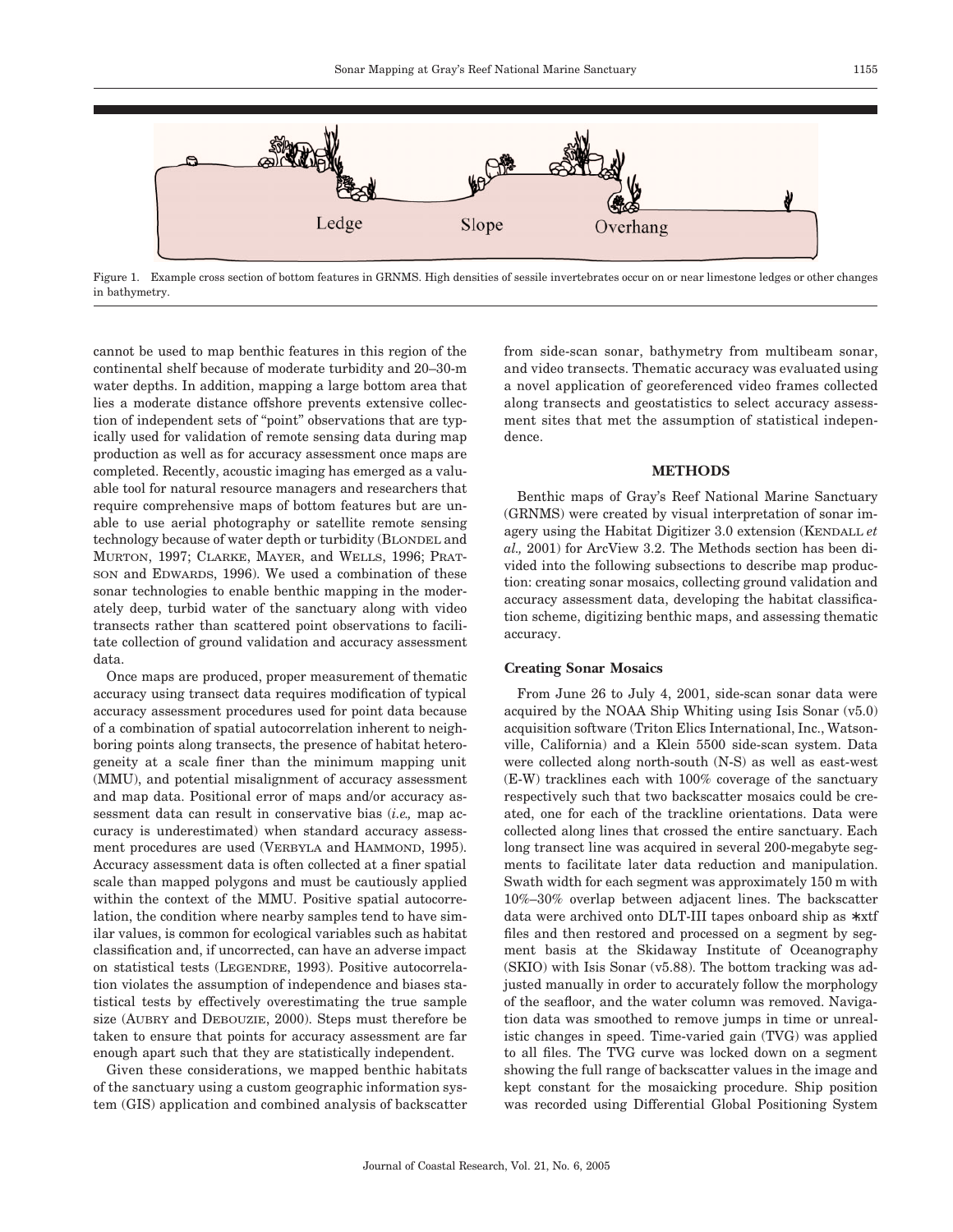(DGPS). Each segment was corrected for layback using a best-fit approximation to the multibeam bathymetry. The horizontal layback ranged from 0 to 31 m and averaged approximately 20 m. The output resolution for the processed segments was 0.25 m per pixel. The line segments were saved in UTM zone 17 coordinates and uploaded to Delph Map (v2.8) for mosaicking.

In Delph Map, the lines were added to the mosaic segment by segment. In regions of overlap for segments on adjacent lines, the best image for feature detection was visually selected before segments were merged into a single image. The image was exported as a GeoTiff file. Horizontal accuracy of the two backscatter mosaics (N-S and E-W oriented tracklines) was estimated to be  $\sim$ 10 m.

Multibeam bathymetry data were acquired using a Reson Seabat 8101 multibeam echosounder (Goleta, CA) that was hull-mounted on Whiting's Launch 1005. Data were collected along E-W tracklines using ISIS Sonar software (v5.59), processed in CARIS Hydrographic Information System and Hydrographic Data Cleaning System (v4.3.2), and mosaicked in Mapinfo. Pixel size in the final mosaic was 2 m, and horizontal accuracy was estimated to be 5 m.

## **Collecting Ground Validation and Accuracy Assessment Data**

Following preliminary evaluation of the backscatter mosaics, bathymetry, and historical ground truth data, individual dive sites and transects were selected for typological validation in the field by scuba and towed video to enable visual interpretation of sonar signatures. Site selection for four dives was focused on spots in the sanctuary with backscatter signatures that were representative of large areas in the sonar mosaics. This allowed *in situ* characterization and photography of the main bottom types in the sanctuary. The area surveyed within the sanctuary was maximized by limiting the number of time consuming scuba surveys in favor of using video transects that allowed rapid survey of large areas. Eight transects were selected to cross as many representative sonar signatures as possible occurring in different depths and parts of the sanctuary. A camera mounted on a minibat allowed tow speeds of several knots. In addition to the eight video transects that were used for ground validation, four more transects were conducted and used solely for measuring thematic accuracy. Unlike the transects collected for ground truth data, the four transects for accuracy assessment were each assigned a random starting location on one side of the sanctuary, were conducted along parallel track lines to prevent overlap, and spanned the length of the sanctuary. This resulted in an unbiased sample of bottom types from which to identify accuracy assessment points. The eight video transects for ground truth data and the four randomly located transects for use in accuracy assessment were laid out to cover 37 and 24 linear km, respectively. Navigating to field sites was accomplished by uploading geographic coordinates from the sonar mosaic into a shipboard Global Positioning System (GPS) for dives and transect starting points.

For all transects, the video camera was downward pointing and averaged approximately 2 m above the substrate. A time stamp, ship velocity, tow cable length, geographic coordinates, overall depth, and depth of the minibat were recorded with the video. This allowed the horizontal position of individual frames of video to be estimated to within 5–10 m of their true position. The speed of the boat and frequency of GPS fixes resulted in georeferenced frames of imagery every 6–14 m. At each GPS fix, the percent cover of sessile benthic organisms was quantified by freezing the video frame and using a grid overlaid onto the television monitor.

Over 200 digital still photos were acquired from a variety of perspectives from vertical to horizontal during the four dives. All dives were between 20 and 23 m depth. Two dives, conducted in areas with homogeneous, soft backscatter signatures, revealed the bottom to be a flat sand plain with many epibenthic and infaunal invertebrates present (latitude 31.40932, longitude  $-80.86893$ ; and latitude 31.41245, longitude  $-80.91633$ ). The other two dives were conducted on sites with more variable backscatter signatures and ledges evident in the bathymetry, one of which consisted of a densely colonized ledge with a vertical elevation of 2 m (latitude 31.39624, longitude  $-80.88998$ ). In the basin extending away from the foot of the ledge were colonized hard bottom patches interspersed with rippled sand areas. Extending away from the top of the ledge was very sparsely colonized hard bottom with no vertical relief. The fourth dive site consisted of a small ledge with less than 0.5 m vertical elevation (latitude 31.38164, longitude  $-80.88581$ ). The ledge itself was densely colonized but with only sparse colonization extending away from the top of the ledge and a large area of rippled sand extending away from the foot of the ledge. The observations and images acquired at these four dive sites were used to aid with interpretation of other areas with similar backscatter signatures, to help develop the classification scheme described in the next section, to provide horizontal and oblique photographic examples of classification types, and for understanding how the frames of downward-pointing video would appear from other perspectives.

#### **Developing the Habitat Classification Scheme**

We created a two-tiered classification scheme to define benthic features visible in the sonar data. The specific categories and structure of the classification scheme were driven by several factors. The map requirements of GRNMS staff for science and management were of primary concern; however, the MMU, spatial resolution, positional accuracy, and other limitations associated with the sonar data constrained the possible classifications. Based on the resolution of the sonar data and extent of the area to be mapped, an MMU of 10 by 10 m was selected. Previous research in the area indicates that a few bottom types dominate the region including sand, ledges, and live bottom. Because of the limited data available, thematic categories were only qualitative in initial studies of the area (HENRY and GILES, 1979; HUNT, 1974). Later, scuba observations and benthic quadrats were used to establish quantitative classifications for some hard bottom areas that were denoted as sparse, with 1%–25% of the bottom colonized; moderate, with 26%–50% of the bottom colonized; or dense, with 50% or greater area of the substrate colonized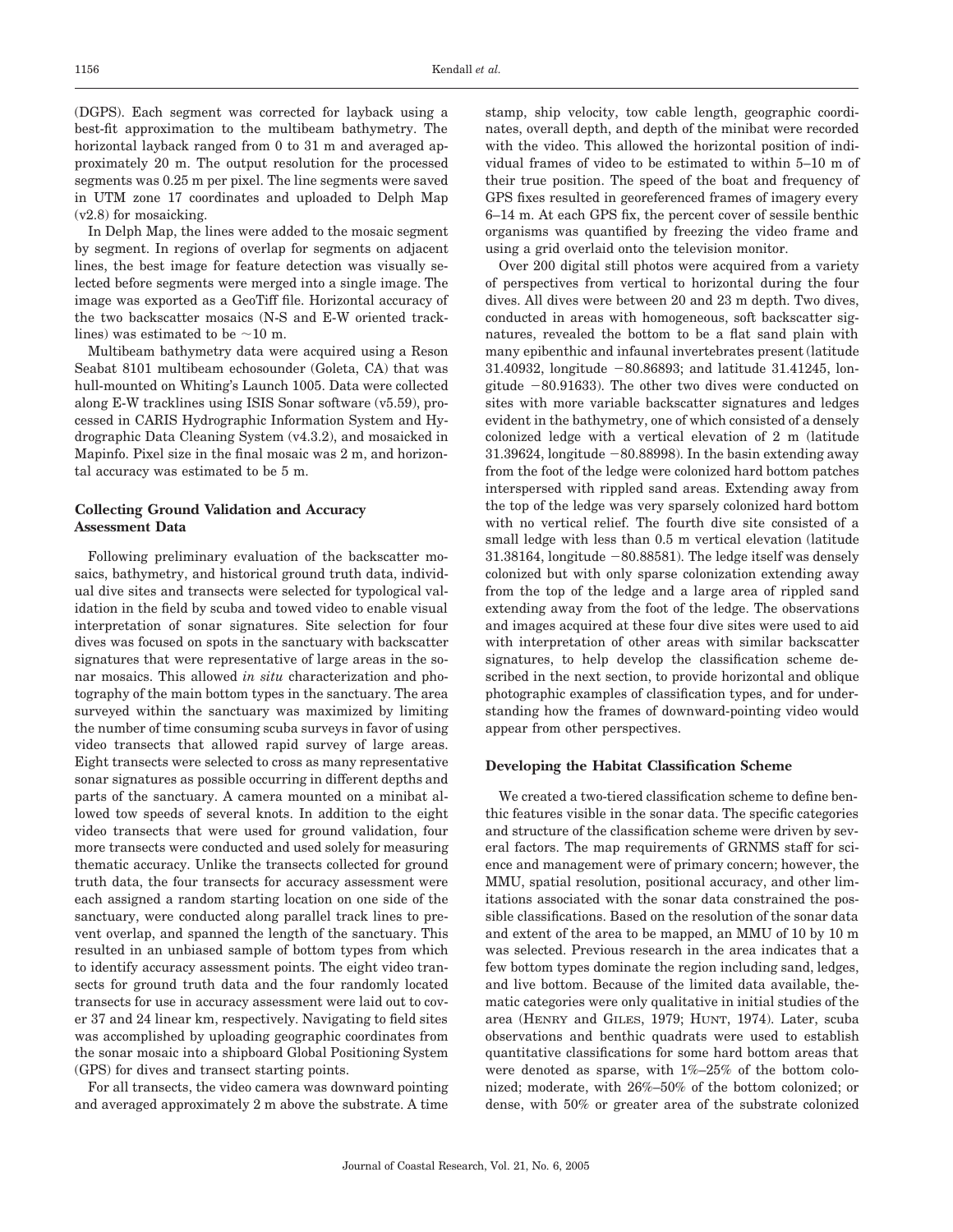(PARKER, CHESTER, and NELSON, 1994). In order to evaluate the ecological relevance of these quartile-based categories and possibly select more appropriate quantitative criteria for benthic classification, we analyzed our video data of bottom features and compared it to the sonar imagery. To accomplish this, the percent colonization values for each of the georeferenced frames of the video transects were overlayed onto the sonar mosaic. This comparison also allowed us to determine if bottom features identifiable on video have specific bathymetry and backscatter signatures that allow them to be reliably and consistently interpreted.

Based on this combined examination of the georeferenced video data overlayed onto the sonar imagery (backscatter and bathymetry), it was deemed possible to consistently identify four bottom types from the available data: sand plain, rippled sand, sparsely colonized hard bottom, and densely colonized (ledges) hard bottom. A two-tier classification scheme was created around these categories that defines bottom types within two major groups: unconsolidated sediment and colonized hard bottom. A general description, list of sonar characteristics used for identification, example photograph, and example backscatter image are provided for each of the four bottom types.

# **CLASSIFICATION SCHEME**

## **Unconsolidated Sediment**

These bottom types consist of loose sand or small shell fragments with less than 1% of the area colonized by sessile invertebrates attached to the benthos such as sponges or corals. There is a clear boundary in sonar signatures between sites with even the sparsest of colonization and those with none. No mud is found within the project area. Subcategories are sand plain and rippled sand.

#### **Sand Plain**

General Description: This bottom type consists of stable sand deposits in a region with no sudden changes in relief (Fig. 2). Grain size appears to be smaller than areas with rippled sand. Sediment thickness is variable but may be only a few centimeters overlying flat limestone. Bioturbation is visible from polychaetes, echinoderms, and burrowing fishes and ranges from reworking of surface material to mound building and other excavations.

Sonar Characteristics: Sand plains have only gradual changes in bathymetry and a very homogenous backscatter signature. The northwest to southeast oriented features of low backscatter (dark signal) separated by rippled sand in Figure 3 were observed to have no sessile benthic colonizers and were simply flat sand areas. Similarly, during a scuba survey, a large area of dark backscatter and low bathymetric relief found in the northwest region of the sanctuary was also found to be flat sand with no colonization by sessile benthic invertebrates.

#### **Rippled Sand**

General Description: This bottom type is composed of sediment with regular ridges or ripples (Fig. 4). The ridges gen-



Figure 2. Sand plain. The image was acquired by a diver from an oblique perspective approximately 0.5 m above the substrate. The black spots in the image are 1–2-cm-diameter holes of infauna.

erally run along a north-south axis in this region due to the orientation of waves and tidal currents. These sand ripples are 6–10 cm in height from crest to trough and are 40–60 cm in length from crest to crest. Troughs are often dominated by coarser material such as shell fragments, while crests are composed primarily of sand.

Sonar Characteristics: Rippled sand was easily observed and discriminated from all other bottom types using only the N-S backscatter mosaic. Specifically, the regular pattern of strong and weak sonar returns corresponding to the surface orientation of the sand waves to the sonar pulses was clearly visible. This regular interval is evident in the lower-central region of Figure 3. The width of the alternating hard and soft sonar returns matches the wavelength of rippled sand measured *in situ.* Interestingly, this bottom type was much more difficult to discriminate from sand plain in the E-W mosaic because of the geometry of the sonar beam angle and the N-S orientation of the sand waves. Bathymetry for these areas is constant or gently sloping with no areas of sudden change.

### **Colonized Hard Bottom**

General Description: This bottom type consists of exposed limestone substrate that is colonized with an assemblage of sessile benthic organisms such as soft corals, sponges, and tunicates. Density of colonization may be from sparse to continuous. The limestone may be flat with little vertical relief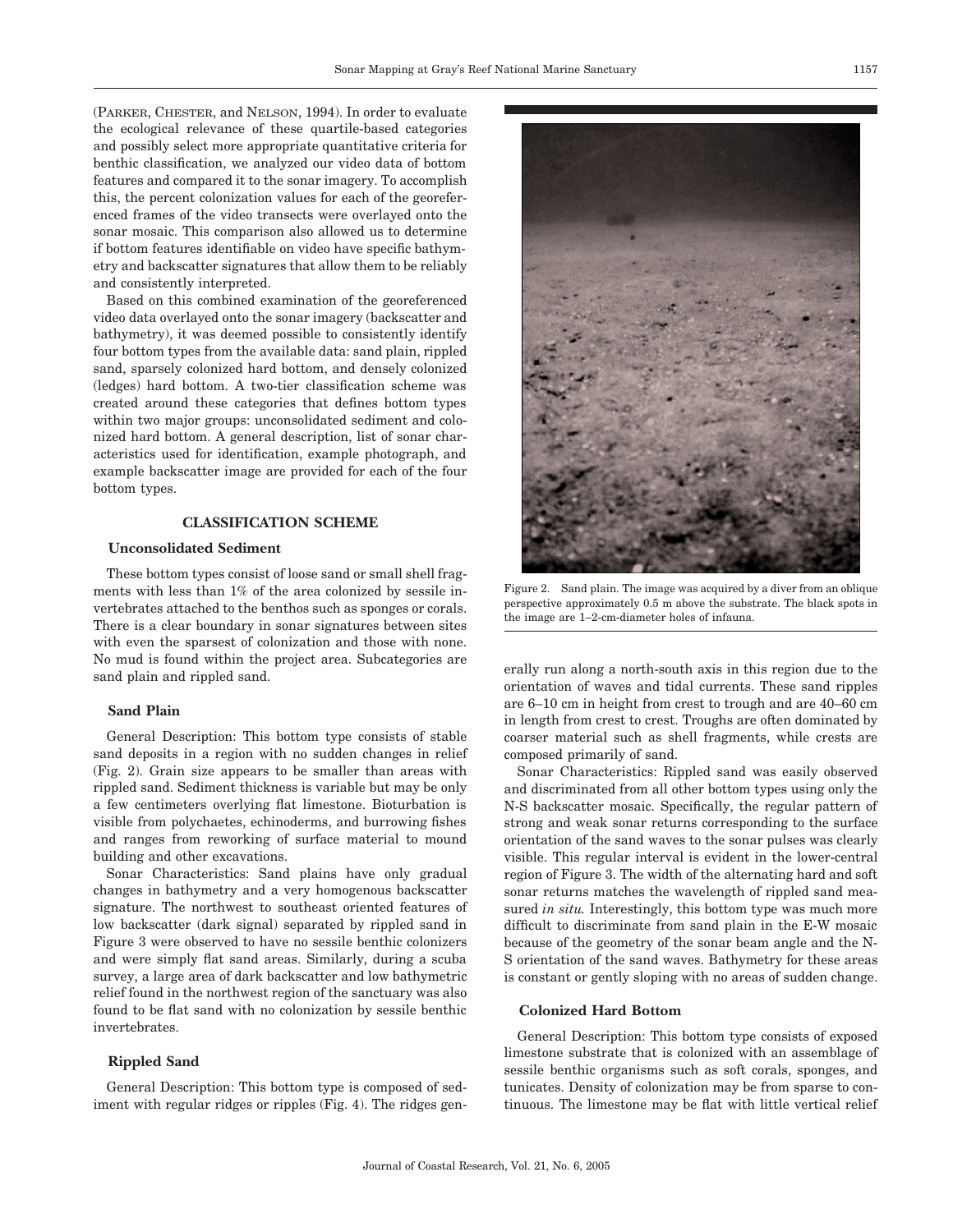

Figure 3. Segment of the N-S side-scan sonar mosaic 180 by 160 m centered at UTM17; 3474237N 511595E. Dots are geocoded video frames used to confirm that the bottom is all sand in this figure with no sessile benthic colonizers despite the differences in backscatter signatures.

or include ledges, overhangs, and other rapid changes in bathymetry. Subcategories are sparsely and densely colonized hard bottom.

#### **Sparsely Colonized Hard Bottom**

General Description: This bottom type consists of partially exposed limestone substrate that is colonized with a sparse assemblage of sessile benthic organisms (Fig. 5). Between 1% and 60% of the bottom area is colonized, although the majority of the video frames with colonization have only between 1% and 20% coverage of sessile benthic organisms. A thin veneer of sand 1–2-cm thick covers much of the bottom but is thin or ephemeral enough to allow sessile benthic organisms to attach to the limestone. This bottom type covers large contiguous areas of very low relief.

Sonar Characteristics: This bottom type has only gradual changes in relief but highly variable backscatter signatures as a result of changes in density and type of benthic colonizers, bottom composition, and roughness.

## **Densely Colonized Hard Bottom**

General Description: This bottom type consists of exposed limestone that is colonized with a nearly continuous coverage

of sessile benthic organisms such as soft corals, sponges, and tunicates (Fig. 6). Typically, only ledges and other areas of high relief have sufficiently exposed limestone to be densely colonized as observed on video transects. Percent cover measurements of the bottom in the video frame analysis indicated that these areas had at least 60% coverage of sessile benthic organisms and in several cases achieved 100% coverage. The more abrupt the change in relief, the more dense the colonization of sessile organisms. In contrast, flat limestone typically has only a sparse colonization of sessile invertebrates rarely approaching 60% coverage. Ledges typically have a vertical relief of 0.5 m up to 2 m.

Sonar Characteristics: Densely colonized ledges were most easily identified using bathymetry, although they are clearly evident in backscatter imagery as well. The precise vertical resolution of the multibeam bathymetry made identification of even small ledges  $( $0.5$  m) a simple task. Backscatter$ shadows due to relative geometry of ledges and sonar beams allowed excellent visualization of these features (Fig. 7). Sand ripples present in the basin adjacent to the foot of many ledges (Fig. 7) aided in their identification.

As noted previously, patterns in the local variability of backscatter and bathymetry aided greatly with interpretation of bottom types. To better visualize the different areas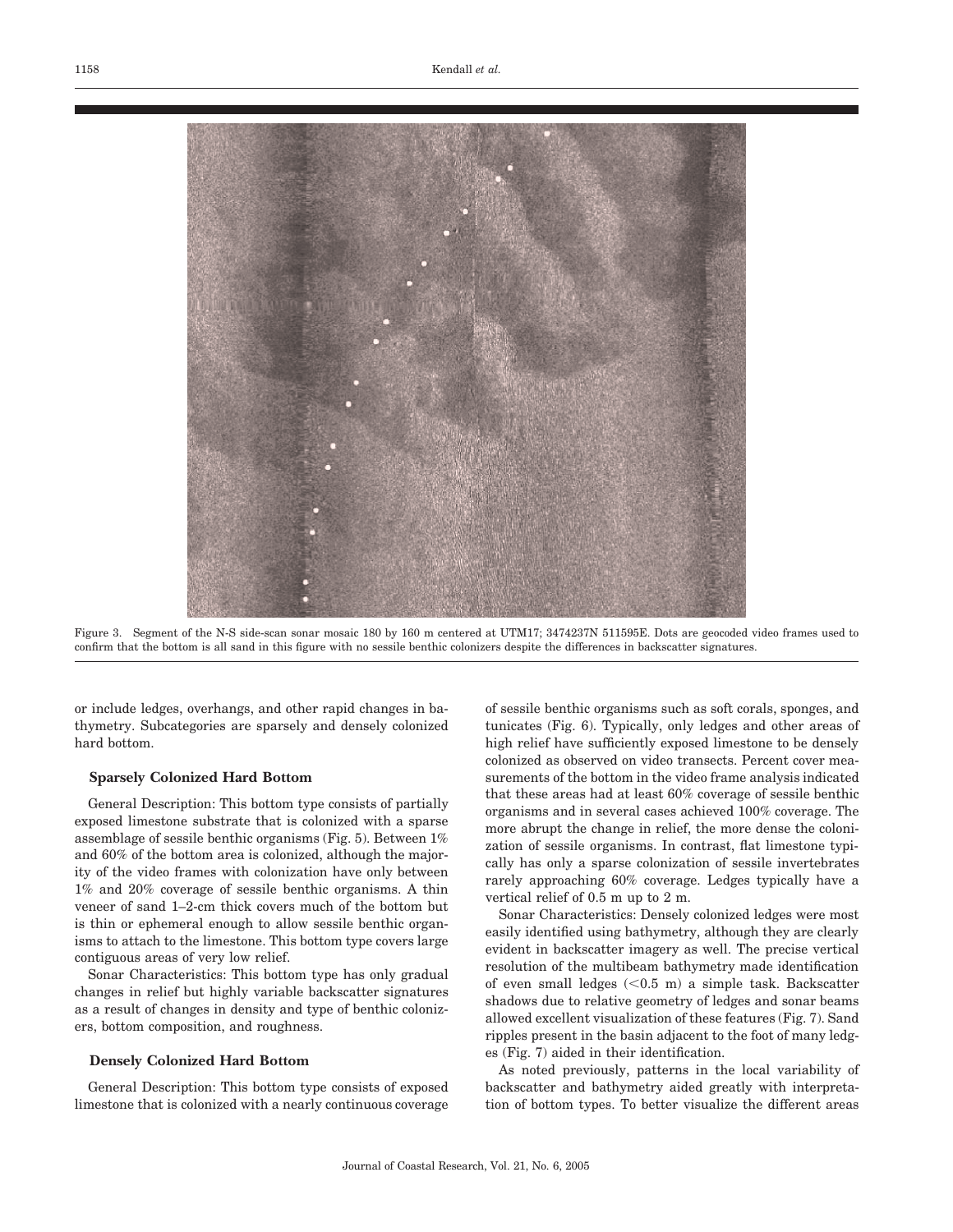

Figure 4. Rippled sand. The image was acquired by a diver from an oblique perspective approximately 0.5 m above the substrate. Ripple crests are approximately 0.5 m apart.



Figure 6. Densely colonized hard bottom. The image was acquired by a diver from a horizontal perspective approximately 2 m above the substrate at the base of the ledge. Elevation under this ledge is approximately 0.3 m, and the total ledge height is approximately 2 m.



Figure 5. Sparsely colonized hard bottom. The image was acquired by a diver from an oblique perspective approximately 1.5 m above the substrate. The branching organisms pictured are approximately 10–20 cm tall.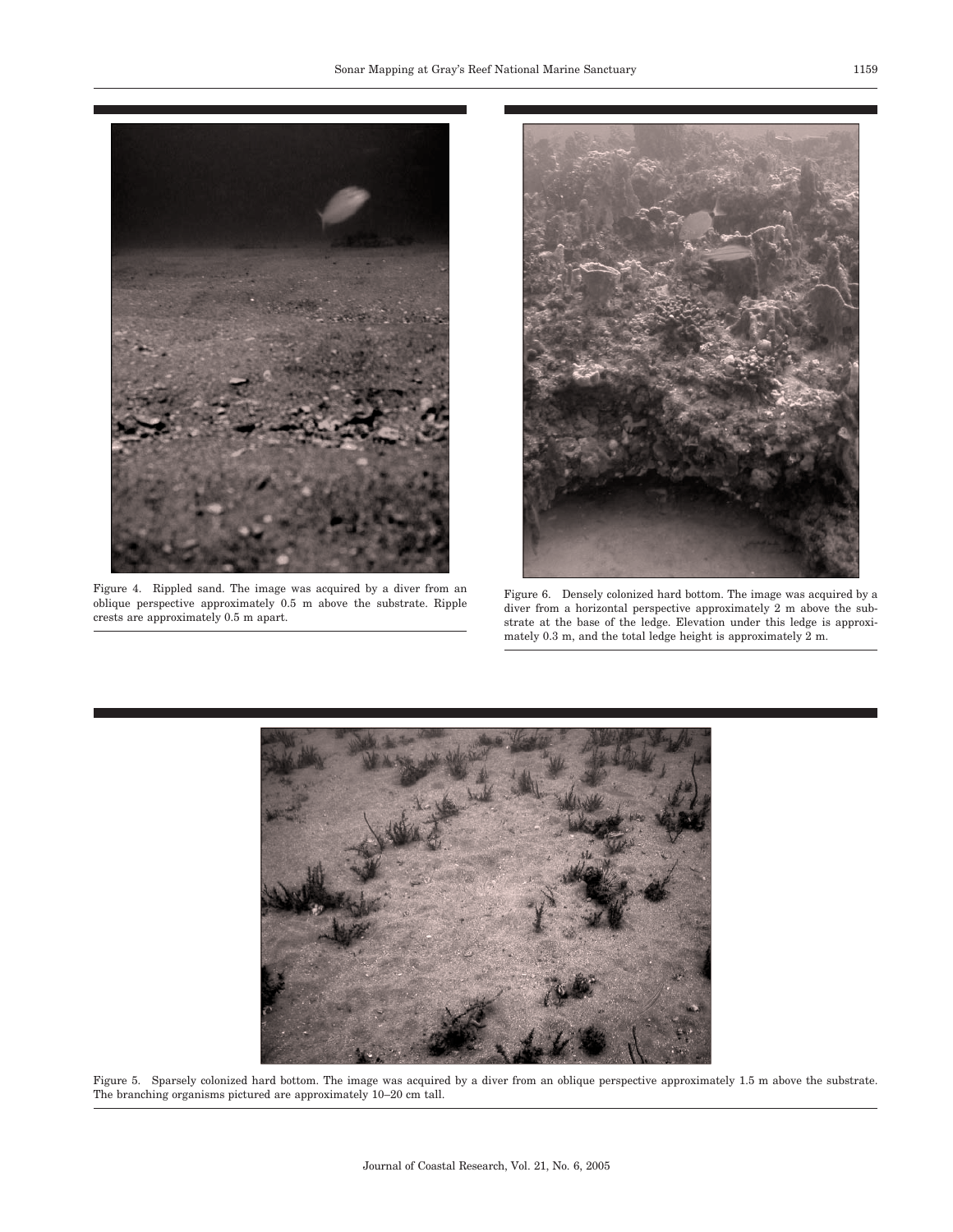

Figure 7. Segment of the N-S side-scan sonar mosaic 175 by 155 m centered at UTM17; 3473522N 510460E. The dots denote geolocated video frames used to identify a variety of features over heterogeneous bottom.

with specific variance signatures, the sonar data was converted into two derived products. First, a grid displaying backscatter variance was created. Using the original N-S backscatter grid, standard deviation of backscatter values for all grid cells within 3 m of each original grid cell was calculated using a moving window approach. The resulting grid was created with the same resolution as the raw backscatter data, or 0.25 m. The 3-m radius of analysis was selected to include a neighborhood of backscatter pixels that maximized visualization of rippled sand areas. Comparison of this new grid with the other data sources showed that rippled sand areas have a characteristic variance in backscatter due to the regularly occurring pattern of high and low sonar returns that occurs with the same periodicity as the crests and troughs of sand waves  $(-50 \text{ cm})$ . Areas of sand plain and those directly beneath the sonar fish (*i.e.,* the nadir line) had low variance in backscatter signatures, whereas sparsely colonized areas had highly heterogeneous values.

Next, a grid of bathymetric variance was created based on the multibeam data using a similar process to distinguish ledges from flat areas. Using the original 2-m bathymetry grid, standard deviation of the depth values for all grid cells within 6 m of each 2-m grid cell was calculated and used to create a map of depth variability. The 6-m radius of analysis

was selected to include a neighborhood of cells in deviation calculations that was consistent with the MMU and sufficiently resolved to identify the narrow ledge habitat. This approach resulted in high values for cells on or near ledges and low values for cells surrounded by flat bottom.

#### **Digitizing Benthic Maps**

Bottom features were mapped directly in a GIS. The georeferenced ground truth data, bathymetry, N-S and E-W oriented backscatter mosaics, along with the variance grids were loaded into ArcView (v3.2) with the Habitat Digitizer (v3.0) extension activated (KENDALL *et al.,* 2001). The MMU restriction in the Habitat Digitizer was set to 100 m2. Digitizing scale was set to 1:1,000 in the Habitat Digitizer. Preliminary evaluation of the sonar imagery indicated that at this scale, boundaries of all the bottom types in the classification scheme could be readily identified. At 1:1,000 scale, the individual pixels of the backscatter mosaic are just discernable; therefore, additional zoom does not improve resolution, interpretability, or line placement.

Using the Habitat Digitizer, polygon boundaries were delineated around backscatter signatures in the N-S sonar mosaic corresponding to bottom types in the classification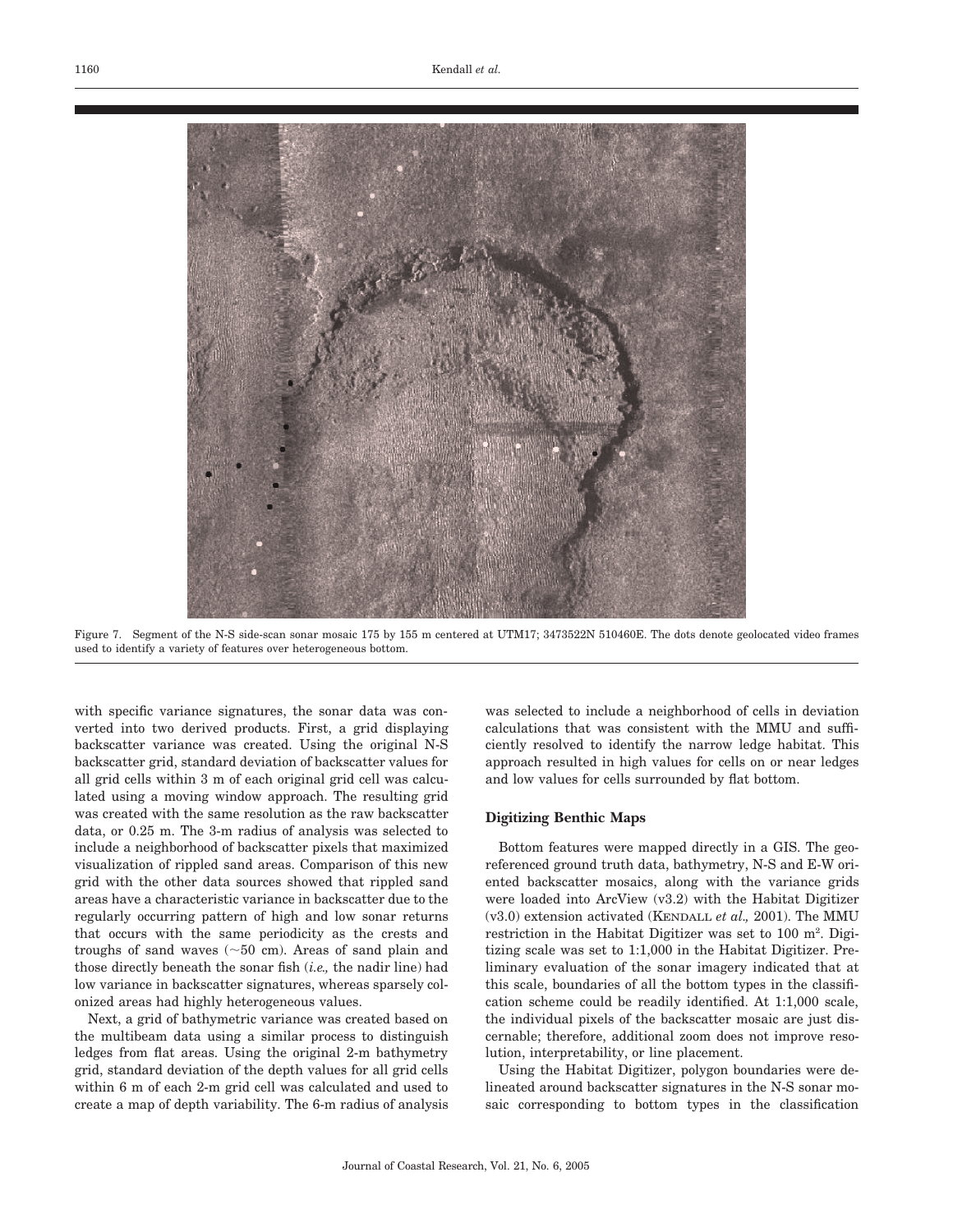scheme. All lines were digitized on this single backscatter image since there were small positional inconsistencies among sonar mosaics. Feature delineation was often accomplished by first digitizing a large polygon such as a sand plain and then appending new polygons to the initial polygon or splitting out smaller polygons within. Each new polygon was attributed with the appropriate bottom designation according to the classification scheme. The positional accuracy of polygon boundaries is similar to that of the N-S mosaic since delineation was performed directly on the digital imagery. By alternating between the two backscatter mosaics, variance grids, and the ground truth data from georeferenced video frames, the edges of benthic types in the classification scheme could be easily interpreted. Additional collateral information available including previously completed benthic maps, dives, and video transects (excluding the accuracy assessment transects) were also used to assist with feature delineation and assignment of thematic attributes.

A first draft of the benthic maps was then presented for review to local experts at SKIO in Savannah, Georgia. Review session participants included members of the local research and management community. The draft maps then underwent final QA/QC and were saved as ArcView shapefiles. Thematic accuracy was assessed for these final maps.

#### **Assessing Thematic Accuracy**

Accuracy was quantitatively evaluated for two of the four bottom types that were mapped, namely, sparsely colonized live bottom and unconsolidated sediment. All bottom types could not be quantitatively evaluated because of limitations of the accuracy assessment data set. Unconsolidated sediment could be readily discriminated from colonized frames in the video data; however, rippled versus flat sand could not. As a result, accuracy of map delineations was measured at the most general level of the classification scheme for the unconsolidated sediment categories. In addition, densely colonized live bottom comprised less than 1% of the mapped area and similarly was found to be in only a fraction of 1% of the video frames used for accuracy assessment. This low sample size prevented statistically robust evaluation of this classification, although qualitative assessment of densely colonized sites is considered.

The accuracy assessment data set was collected in August 2002, 13 months after the sonar data were obtained. This short time interval and lack of major storms during this period minimized the possibility that sediment could have shifted and habitat types changed significantly in the project area between the time of acquisition of the sonar data and collection of the accuracy assessment data.

Spatial versus thematic accuracy can be difficult to disentangle. We minimized problems associated with misalignment of map and reference data as well as mismatch between the scale of video data and the MMU by following a specialized accuracy assessment procedure. Following previous studies that have used transect data for accuracy assessment (*e.g.,* MULLER *et al.,* 1998), we eliminated accuracy assessment sites in both the transect data and the benthic map based on the combined potential positional error of these two data sources. The maximum combined error was estimated to be 15–20 m. Specifically, the benthic habitat map was rasterized (2.5-m cell size), and individual pixels were removed from the accuracy assessment process if any pixels within a 20-m diameter around each cell contained a different habitat type. This step removed 13% of the overall map area. Similarly, individual video frames were removed from the analysis if the previous and subsequent video frames along the transect did not have the same habitat type. Three geocoded video frames in a row cover approximately 20 m. This step removed 570 (21%) out of 2,694 data frames. This resulted in areas being included in the accuracy assessment only if they exhibited relatively homogeneous bottom types at the scale of the positional accuracy of the source data and MMU. Although this technique minimizes the impact of spatial misalignment on the assessment of thematic accuracy, it also reduces the scope of inference to those portions of the map that were not removed because of small-scale heterogeneity.

Problems associated with autocorrelation of accuracy assessment points along a transect were eliminated by analyzing the spatial autocorrelation structure of the transect data and selecting points for accuracy assessment that were far enough apart along the transects such that the assumption of statistical independence was met. First, Geary's C and Moran's I statistics were calculated to test for the presence of significant spatial autocorrelation. Moran's I is the ''standard'' autocorrelation statistic and provides a global (*i.e.,* across the study area) test of spatial autocorrelation. Geary's C is more sensitive to autocorrelation within small neighborhoods. Since both tests showed highly significant  $(p < 0.001)$ positive autocorrelation, the following procedures were used to determine the minimum distance required between video frames to select independent samples from the transect data: (1) The empirical variogram was calculated for the video transect data to describe the decrease in relatedness between pairs of points as a function of distance between them. A spherical variogram model (line in Fig. 8) was fit to the empirical variogram (points in Fig. 8). Variogram parameters for video transect data were nugget  $= 58$ , partial sill  $= 132$ , and range  $(m) = 150$ . (2) The range parameter of this model represents the distance at which autocorrelation becomes negligible. Pairs of points separated by a distance greater than the range can be considered essentially independent. The spherical model was chosen based on the observed pattern of the empirical variogram and because it is the only model that provides a precise nonarbitrary estimate of the range. (3) Based on the calculated range, video frames were selected for accuracy assessment at intervals of 150 m.

Bottom type recorded for each selected series of three adjacent video frames was overlaid onto the benthic maps and compared against the classification assigned during visual interpretation. After comparing the map classification to each video site, an error matrix was produced displaying both errors of inclusion and exclusion. In addition, overall accuracy, user's and producer's accuracy, and the kappa statistic (measure of map accuracy relative to a map with classifications randomly assigned expressed as a percent) are reported (CONGALTON, 1991). Although the video survey design was a random start systematic sample, estimates of kappa and its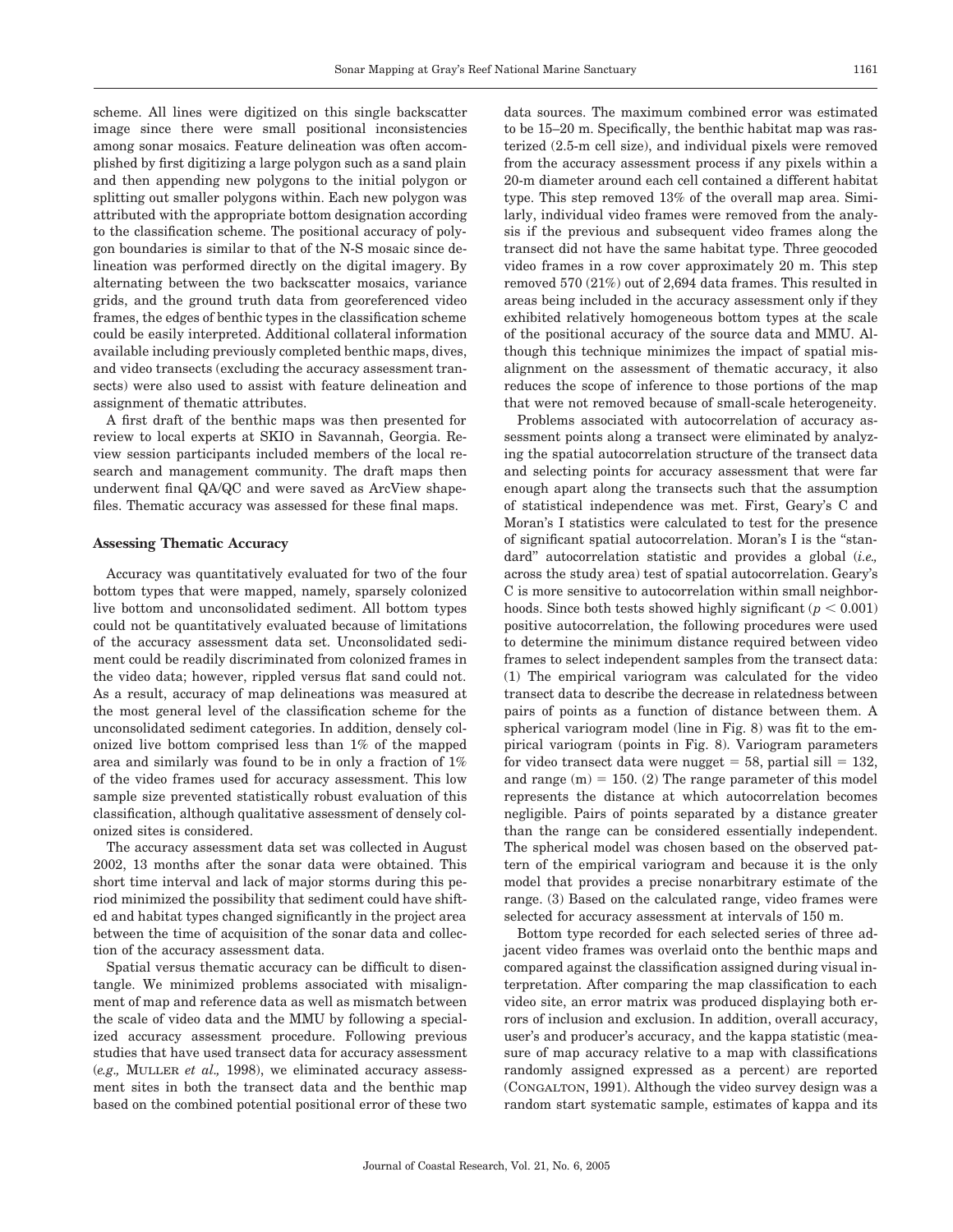



standard error are based on formulas for random multinomial samples. STEHMAN (1992) shows, however, that the bias in the estimate of kappa for a systematic survey is negligible. Bias in the standard error of kappa is harder to predict, as it depends on the extent to which any periodicity in the underlying map matches the period of the systematic sample.

## **RESULTS**

The seafloor within GRNMS is largely flat and featureless with depths ranging between 14 and 21 m with an average depth of 18 m. A summary of the area for each of the bottom types reveals that unconsolidated sediments dominate the bottom of this region, covering 75% of the total area, and that colonized hard bottom occurs over 25% of the bottom. Densely colonized ledges, which harbor much of the biodiversity of the sanctuary, account for only a fraction of 1% of the total area (Table 1). This 1% of the bottom attributed as densely colonized bottom was spread among 447 sites primarily in the central and south-central portions of the sanctuary.

Overall map accuracy was excellent at 94.8%. Both un-

Table 1. *Summary of the number and area of polygons for each map category. Total area mapped is slightly larger than the extent of the sanctuary since the sonar data extended slightly beyond the sanctuary boundaries.*

| Classification                 | No.<br>Polygons | Area<br>(km <sup>2</sup> ) | % of Area |
|--------------------------------|-----------------|----------------------------|-----------|
| Flat sand                      | 1,538           | 4.7                        | 8         |
| Rippled sand                   | 1,516           | 40.0                       | 67        |
| Sparsely colonized live bottom | 1,181           | 14.9                       | 25        |
| Densely colonized live bottom  | 447             | 0.4                        | $<$ 1     |
| Totals                         | 4,682           | 60                         | 100       |

consolidated sediment and sparsely colonized bottom had a high thematic accuracy (Table 2). User's and producer's accuracy were both above 90% for the evaluated categories. The kappa statistic was  $0.88 \pm 0.04$  (SE) indicating significantly better than random prediction accuracy ( $p < 0.001$ ). However, because of the specialized procedure used here, the scope of inference for this accuracy assessment is limited to those regions of the map that did not display finescale spatial heterogeneity, or 87% of the mapped area. Without the buffering procedure that we used to disentangle spatial and thematic accuracy, overall accuracy was still quite acceptable at 82.7%.

In addition, note that the error matrix contains comparisons for unconsolidated sediment and sparsely colonized hard bottom only. Recall that because of the small area of densely colonized hard bottom (0.6% of the mapped area) and the limits of the video transect data, insufficient samples were available for quantitative accuracy assessment. Only 17 out of the

Table 2. *Error matrix. Numbers in the matrix indicate class coincidence, (U) indicates user's accuracy, and (P) indicates producer's accuracy based on analysis of 135 points.*

|                           | Habitat Type Observed on Video |                                   |  |
|---------------------------|--------------------------------|-----------------------------------|--|
| Mapped<br>Habitat Type    | Unconsolidated<br>Sediment     | Sparsely Colonized<br>Hard Bottom |  |
| Unconsolidated            | 88                             | 3                                 |  |
| $\operatorname{Sediment}$ | $96.7\%$ (U)<br>$95.7\%$ (P)   |                                   |  |
| Sparsely                  | 4                              | 40                                |  |
| Colonized Hard            |                                | $90.9\%$ (U)                      |  |
| Bottom                    |                                | 93.0% (P)                         |  |
|                           |                                |                                   |  |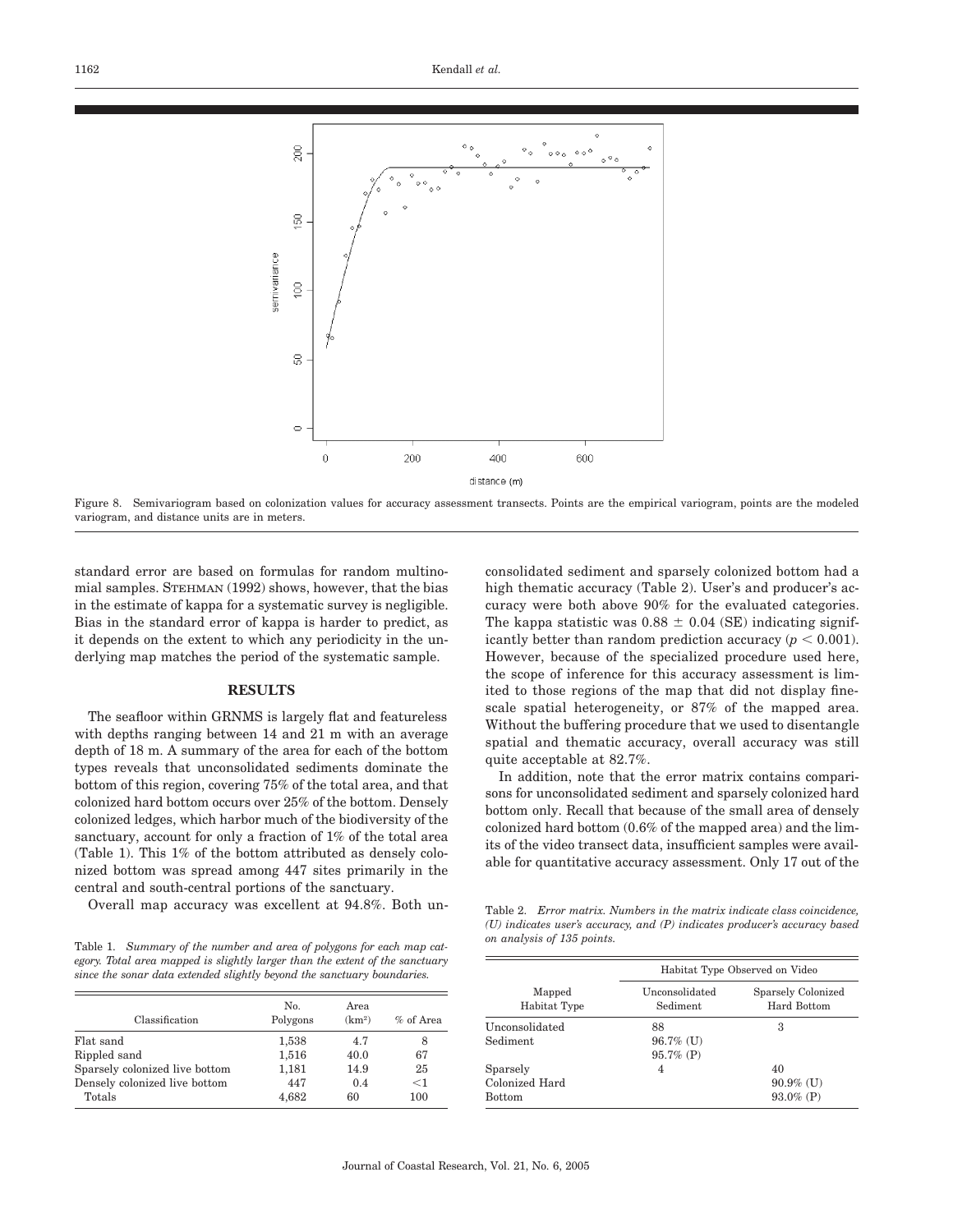

2694 video frames (0.6%) were classified as densely colonized hard bottom. Ideally, this problem could be eliminated by stratifying the collection of accuracy assessment data according to bottom types once an initial map of the area has been produced; unfortunately, logistics prevented such an arrangement from being possible here. The 17 video frames classified as densely colonized live bottom occurred in two clusters, both of which crossed or occurred near areas mapped as such within the spatial accuracies of these data. In addition, one site that was classified as densely colonized in the benthic map was crossed by a transect but not scored as densely colonized in the video. Five additional polygons attributed as densely colonized were visited in the field in May 2003 and were confirmed to have that habitat type since maps were produced. Unfortunately, eight points do not constitute a statistically robust sample size to determine if densely colonized live bottom was successfully interpreted. Because this is an important classification, an alternative metric for evaluating the delineation of densely colonized habitat was explored. Recall that bathymetric variance was used to aid in delineation of thematic classes. Sand plains, rippled sand, and sparsely colonized hard bottom were all defined in part by very low or no change in bathymetry. According to the classification scheme, only densely colonized hard bottom, which mainly occurs on or near ledges, has high slope or sudden changes in bathymetry. One way to simply confirm that polygons la-

Table 3. *Area of different habitat types within Grays Reef National Marine Sanctuary from the current study and two previous studies.*

|                                                                                         | Current Study | HUNT (1974)<br>in PARKER<br><i>et al.</i> (1994) | Georgia<br>DNR in<br><b>HOPKINSON</b><br><i>et al.</i> (1991) |
|-----------------------------------------------------------------------------------------|---------------|--------------------------------------------------|---------------------------------------------------------------|
| Sand                                                                                    | 75%           | 18%                                              | 53%                                                           |
| Some colonization/live bot-<br>tom<br>Dense or moderate coloni-<br>zation/ledge habitat | 25%           | 58%                                              | 13%                                                           |
|                                                                                         | 0.6%          | 24%                                              | 34%                                                           |

beled as densely colonized encompassed areas of high depth relief and those labeled as sand or sparsely colonized covered areas of low relief is to examine the average bathymetric deviation of polygons labeled with each classification. Figure 9 shows that polygons labeled as densely colonized had much higher depth variance than those labeled other categories. Because bathymetric variance was used to aid in delineation of polygon boundaries, this analysis simply confirms that densely colonized polygons were successfully digitized to encompass areas of significant depth relief. This provides additional, qualitative validation that this important bottom type was correctly delineated; however, only through additional fieldwork, including random site visits, can quantitative evaluation of user's and producer's accuracy be accomplished for all classifications.

#### **DISCUSSION**

Previous researchers estimated that 18% of the GRNMS bottom was covered with sand, 58% consisted of live bottom, and another 24% was ledge habitat (Table 3; HUNT, 1974; PARKER, CHESTER, and NELSON, 1994). Another study, citing a Georgia Department of Natural Resources map, estimated that 53% of the bottom was bare sand, 13% was sparsely colonized live bottom, and the remaining 34% was moderately colonized hard bottom (HOPKINSON *et al.,* 1991). These estimates were based on the limited point assessments, grab samples, and sonar technology available during previous decades. The differences between the areas tabulated are in part influenced by the lack of rigorous quantitative criteria for map categories, differences in definitions between classifications, and some amount of real change that occurred in the region's habitats during the time period between creation of the two maps.

In comparison, this study found three-quarters (75%) of the GRNMS bottom was sand, 25% showed some colonization, and only 0.6% was densely colonized. As noted previously, differences in classification categories and resolution make it difficult to quantitatively compare the categories among dif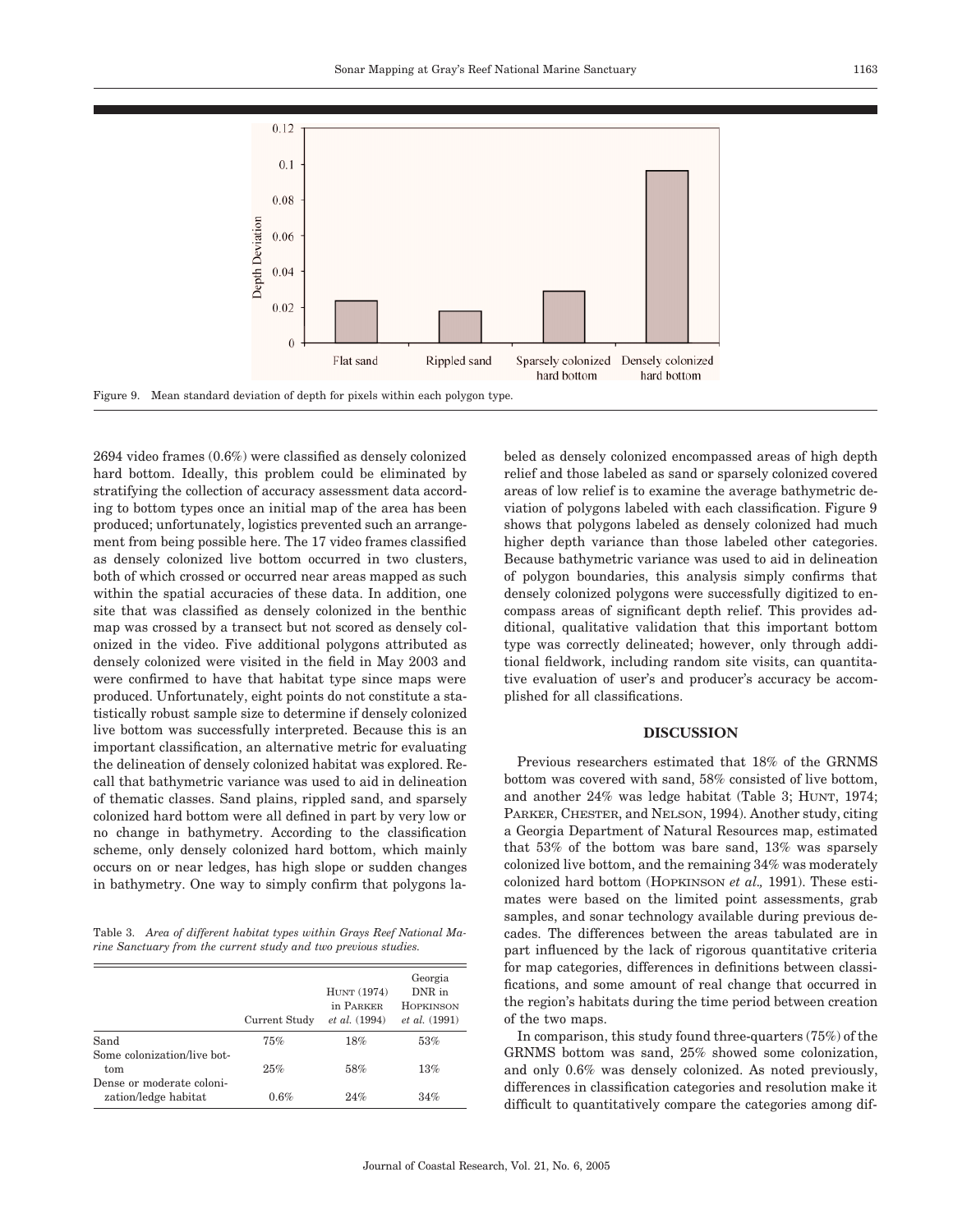ferent studies; however, two general observation can be made. First, the percentage of bottom classified as sand is clearly greater in the current study than in previous reports. Second, only a very small fraction of the sanctuary consists of densely colonized ledges. Certainly, changes have occurred in the relative proportions of the different benthic types in the study area since the first assessment of Gray's Reef in 1974. Such changes are due to a combination of gradual sediment transport processes as well as brief but severe storm events such as hurricanes. The relative importance of these influences in erosion and deposition of sand is poorly understood in this region and should be the focus of further study. Only now, with the advent of more advanced sonar technologies and the map and protocol devised here, has a fine-scale baseline been established against which future assessments can be compared.

Additional areas of research that should be explored to provide a more complete assessment of habitats within GRNMS include directed assessment of densely colonized hard bottom to quantify the accuracy of delineations for this important bottom type. In addition, *in situ* benthic characterization will allow differences within the four mapped categories to be quantified. For example, the 447 polygons attributed as densely colonized hard bottom are not identical habitats but could not be further characterized using the sonar data. Measuring the differences in ledge height, colonization density, and composition of fish and invertebrate assemblages using scuba at randomly sampled ledge sites will provide a greater understanding of the variability in these important benthic structures for the Georgia bight and southeastern shelf communities.

The accuracy assessment demonstrates that the habitat maps successfully differentiate between unconsolidated sediment and colonized bottom for a large majority of the area mapped. The strong spatial autocorrelation apparent in the variogram of the video transect data underscores the importance of accounting for this common phenomenon. Although a variety of approaches to correcting for autocorrelation exist (DALE and FORTIN, 2002), the method described here is simple and effective. Positional inaccuracies and rarity of densely colonized habitat prevented accuracy assessment within areas of fine-scale habitat heterogeneity and densely colonized regions, although qualitative evidence indicates that this bottom type was correctly delineated. The fact that overall map accuracy increased substantially when the buffer was applied suggests that our approach was effective in separating the effects of positional from thematic inaccuracy. The results of our modified accuracy assessment procedure indicates that the benthic maps of GRNMS have a very high degree of thematic accuracy and are suitable for a variety of management and research applications.

#### **CONCLUSIONS**

The majority of the seafloor on the continental shelf lies beyond the detection limits of aerial or satellite mapping technologies because of water depth and/or turbidity. The approach and mix of technologies used for this mapping project can be easily adapted and applied to produce accurate maps of many such areas. The software we used allows creation of a customized classification scheme and delineation of maps with specific scale and resolution characteristics. The video transect approach to collection of field data requires a modified procedure for accuracy assessment but maximizes the spatial area that can be covered during field operations in deeper water. The use of both backscatter and bathymetric variance provides more insightful visualization of benthic features during interpretation than the use of raw sonar values alone and will ultimately be the key to automated classification techniques.

## **ACKNOWLEDGMENTS**

The authors wish to especially thank Claudia Venherm for mosaicking the side-scan sonar backscatter data and Christine Addison for georeferencing the video transect data. Also, special thanks to the Georgia Department of Natural Resources for their tremendous assistance in the field. Thanks to Marcy Lee for patience in copying and transmitting the many previously collected video transects of GRNMS and to Ken Buja for assistance in QA/QC of completed benthic maps.

#### **LITERATURE CITED**

- AUBRY, P. and DEBOUZIE, D., 2000. Geostatistical estimation variance for the spatial mean in two-dimensional systematic sampling. *Ecology,* 81, 543–553.
- BLONDEL, P. and MURTON, B.J., 1997. *Handbook of seafloor sonar imagery.* Chichester, UK: John Wiley and Sons/Praxis Publishing, 314 p.
- CLARKE, J.H.; MAYER, L.A., and WELLS, D.E., 1996. Shallow-water imaging multibeam sonars: a new tool for investigating seafloor processes in the coastal zone and on the continental shelf. *Marine Geophysical Researches,* 18, 607–629.
- CONGALTON, R.G., 1991. A review of assessing the accuracy of classifications of remotely sensed data. *Remote Sensing of the Environment,* 37, 35–46.
- DALE, M.R. and FORTIN, M.J., 2002. Spatial autocorrelation and statistical tests in ecology. *Ecoscience,* 9, 162–167.
- HENRY, V.J. and GILES, R.T., 1979. *Distribution and Occurrence of Reefs and Hardgrounds in the Georgia Bight.* Woods Hole, Massachusetts: Report to the USGS Office of Marine Geology, 55p.
- HOPKINSON, C.S.; FALLON, R.D., JANSSON, B., and SCHUBAUER, J.P., 1991. Community metabolism and nutrient cycling at Gray's Reef, a hard bottom habitat in the Georgia Bight. *Marine Ecology Progress Series,* 73, 105–120.
- HUNT, J.L., 1974. The geology and origin of Gray's Reef, Georgia continental shelf. Athens, Georgia: University of Georgia, Master's Thesis, 83p.
- KENNEY, J., 1993. Gray's Reef National Marine Sanctuary: after a decade in the sanctuary program, it still has secrets to share. *Mariners Weather Log,* 37, 2a–8a.
- KENDALL, M.S.; KRUER, C.R., BUJA, K.R., CHRISTENSEN, J.D., FINKBEINER, M., WARNER, R., and MONACO, M.E., 2001. Methods used to map the benthic habitats of Puerto Rico and the U.S. Virgin Islands. Silver Spring, Maryland: National Oceanic and Atmospheric Administration NOS NCCOS CCMA, Technical Memorandum 152, 45p.
- LEGENDRE, P., 1993. Spatial autocorrelation: trouble or new paradigm? *Ecology,* 74, 1659–1673.
- MULLER, S.V.; WALKER, D.A., NELSON, F.E., AUERBACH, N.A., BOCKHEIM, J.G., GUYER, S., and SHERBA, D., 1998. Accuracy assessment of a land-cover map of the Kuparuk River Basin, Alaska: considerations for remote regions. *Photogrammetric Engineering and Remote Sensing,* 64, 619–628.
- PARKER, R.O.; CHESTER, A.J., and NELSON, R.S., 1994. A video tran-